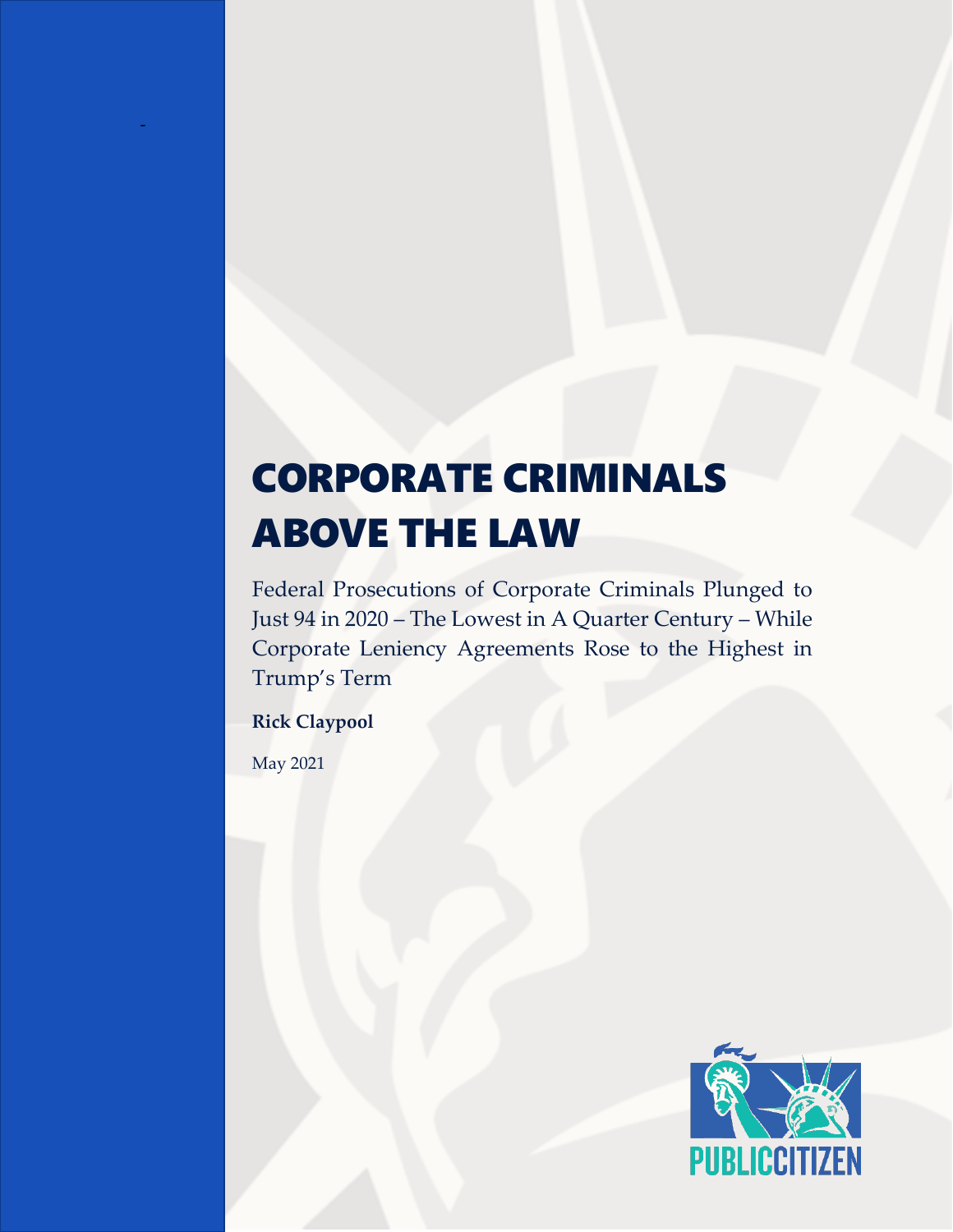# **ACKNOWLEDGMENTS**

This report was written by Rick Claypool, a research director in the president's office of Public Citizen. Public Citizen research intern Jack Truesdale contributed to the report. It was edited by Robert Weissman, president of Public Citizen.

# **ABOUT PUBLIC CITIZEN**

Public Citizen is a national non-profit organization with more than 500,000 members and supporters. We represent consumer interests through lobbying, litigation, administrative advocacy, research, and public education on a broad range of issues including consumer rights in the marketplace, product safety, financial regulation, worker safety, safe and affordable health care, campaign finance reform and government ethics, fair trade, climate change, and corporate and government accountability.

#### **Contact Public Citizen**

| 1600 20th Street NW    | 215 Pennsylvania Avenue SE, #3 | 309 E 11th Street, Suite 2 |
|------------------------|--------------------------------|----------------------------|
| Washington, D.C. 20009 | Washington, D.C. 20003         | Austin, Texas 78701        |
| Phone: 202-588-1000    | Phone: 202-546-4996            | Phone: 512 477-1155        |

*For more information, visit [www.citizen.org.](http://www.citizen.org/)* © 2021 Public Citizen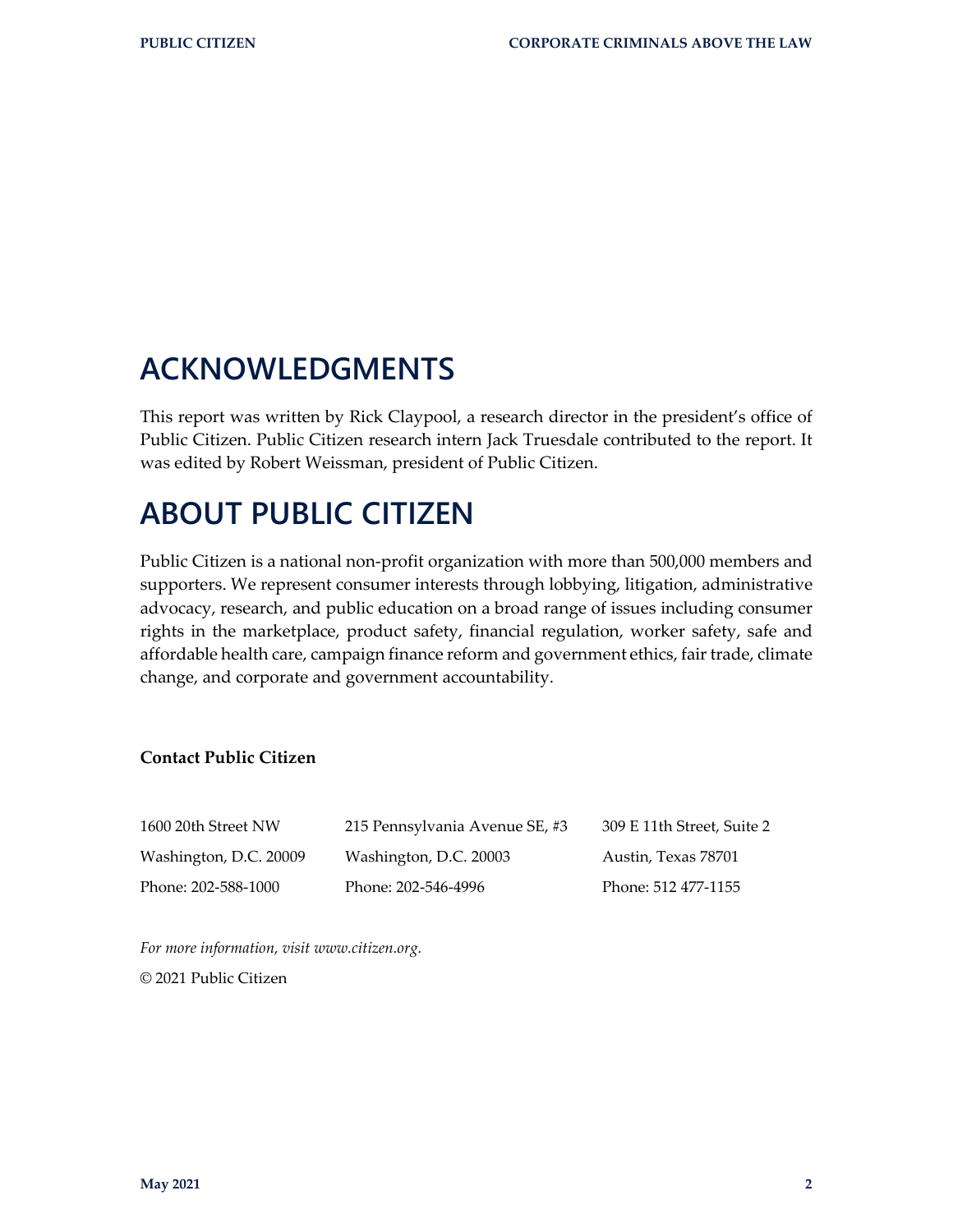Corporate impunity increased to record levels during President Trump's last year in office, with federal prosecutions of corporate crime plunging to the lowest level in more than 25 years, a Public Citizen analysis of federal sentencing data has found.

The number of federal prosecutions of corporate criminals plummeted to a new low of just 94 in fiscal year 2020, according to data released by the [U.S. Sentencing Commission,](https://www.ussc.gov/sites/default/files/pdf/research-and-publications/annual-reports-and-sourcebooks/2020/2020-Annual-Report-and-Sourcebook.pdf) a decline of 20% from 118 in 2019. This decline means that only 94 corporations either pled or were found guilty of crimes, down by two thirds from the peak of 296 corporate prosecutions in 2000 and the lowest on record since the U.S. Sentencing Commission started releasing corporate prosecution statistics in 1996. The year-over-year decline in corporate criminal prosecutions is greater than the [15% decline](https://www.law360.com/publicpolicy/articles/1372204/federal-criminal-cases-dropped-in-2020-amid-pandemic) in federal criminal cases overall.

At the same time, the number of times the U.S. Department of Justice (DOJ) negotiated leniency agreements with corporate offenders instead of prosecuting them rose during the pandemic year. According to data from the Duke University/University of Virginia [Corporate Prosecution Registry,](https://corporate-prosecution-registry.com/) Trump's DOJ entered 45 deferred prosecution agreements and nonprosecution agreements with corporate offenders during the 2020 fiscal year. This represents an increase of 73% over 2019's 26 agreements and makes 2020 the year with the highest number of these agreements over the four years of Trump's presidency (Chart 1).



#### **Chart 1: Declining corporate prosecutions, increasing corporate leniency agreements, fiscal years 1996-2020.**

Source: U.S. Sentencing Commission and the Duke University/University of Virginia Corporate Prosecution Registry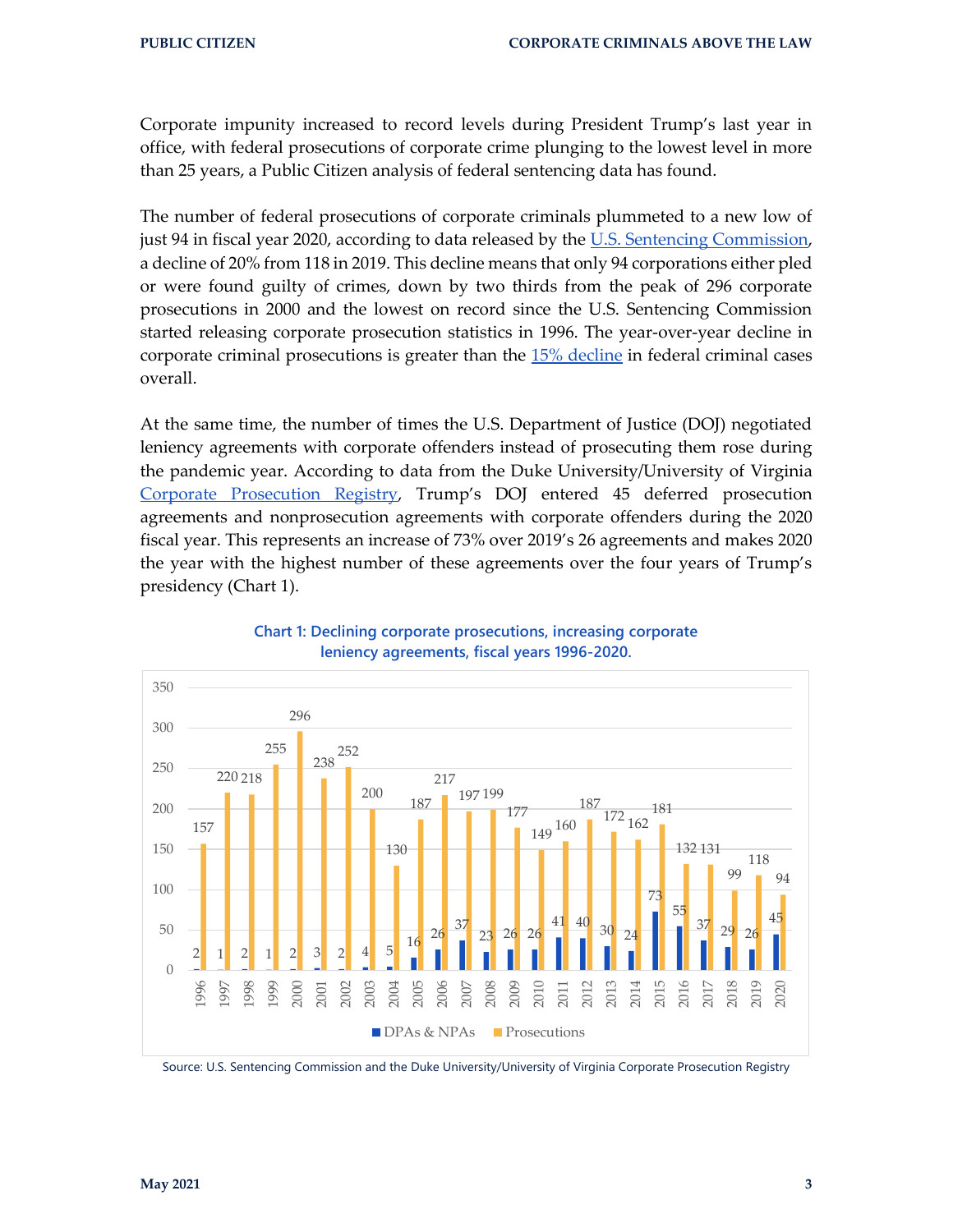Because of the simultaneous trends of declining corporate prosecutions and increasing corporate leniency agreements (i.e., deferred prosecution agreements and nonprosecution agreements), the agreements made up nearly one third (32%) of all resolutions of federal cases against corporations accused of crimes. This is the highest the percentage has ever been in the last quarter century. Two decades ago, prosecutors entered leniency agreements with corporate criminals only about 1% of the time. (Table 1)

| <b>Fiscal Year</b> | <b>Prosecutions</b> | <b>DPAs</b>    | <b>NPAs</b>      | <b>Total Leniency</b><br><b>Agreements (DPAs +</b><br><b>NPAs)</b> | <b>Percentage Leniency</b><br><b>Agreements</b> |
|--------------------|---------------------|----------------|------------------|--------------------------------------------------------------------|-------------------------------------------------|
| 1996               | 157                 | $\mathbf{1}$   | $\mathbf 1$      | $\overline{2}$                                                     | 1%                                              |
| 1997               | 220                 | $\mathbf 0$    | $\mathbf{1}$     | $\mathbf{1}$                                                       | 0%                                              |
| 1998               | 218                 | $\overline{2}$ | $\mathbf 0$      | $\overline{2}$                                                     | 1%                                              |
| 1999               | 255                 | $\mathbf 0$    | $1\,$            | $\mathbf{1}$                                                       | 0%                                              |
| 2000               | 296                 | $\mathbf 0$    | $\overline{2}$   | $\overline{2}$                                                     | 1%                                              |
| 2001               | 238                 | $\overline{2}$ | $\mathbf{1}$     | 3                                                                  | 1%                                              |
| 2002               | 252                 | $\mathbf{1}$   | $\mathbf{1}$     | $\overline{2}$                                                     | 1%                                              |
| 2003               | 200                 | $\overline{2}$ | $\overline{2}$   | 4                                                                  | 2%                                              |
| 2004               | 130                 | $\overline{3}$ | $\mathbf 2$      | 5                                                                  | 4%                                              |
| 2005               | 187                 | 9              | $\overline{7}$   | 16                                                                 | 8%                                              |
| 2006               | 217                 | 11             | 15               | 26                                                                 | 11%                                             |
| 2007               | 197                 | 20             | 17               | 37                                                                 | 16%                                             |
| 2008               | 199                 | 11             | 12               | 23                                                                 | 10%                                             |
| 2009               | 177                 | 10             | 16               | 26                                                                 | 13%                                             |
| 2010               | 149                 | 12             | 14               | 26                                                                 | 15%                                             |
| 2011               | 160                 | 24             | 17               | 41                                                                 | 20%                                             |
| 2012               | 187                 | 23             | 17               | 40                                                                 | 18%                                             |
| 2013               | 172                 | 14             | 16               | 30                                                                 | 15%                                             |
| 2014               | 162                 | 15             | $\boldsymbol{9}$ | 24                                                                 | 13%                                             |
| 2015               | 181                 | 15             | 58               | 73                                                                 | 29%                                             |
| 2016               | 132                 | $\overline{9}$ | 46               | 55                                                                 | 29%                                             |
| 2017               | 131                 | 21             | 16               | 37                                                                 | 22%                                             |
| 2018               | 99                  | 15             | 14               | 29                                                                 | 23%                                             |
| 2019               | 118                 | 14             | 12               | 26                                                                 | 18%                                             |
| 2020               | 94                  | 34             | 11               | 45                                                                 | 32%                                             |

#### **Table 1: Corporate prosecutions and leniency agreements, fiscal years 1996-2020.**

Source: U.S. Sentencing Commission and the Duke University/University of Virginia Corporate Prosecution Registry

The combined total of 139 prosecutions and leniency agreements makes fiscal year 2020 the DOJ's third-lowest year for resolving criminal enforcement actions against corporations, behind 2004, when 135 such cases were resolved under President George W. Bush, and 2018, when Trump's DOJ resolved only 128, the record low. (Chart 2)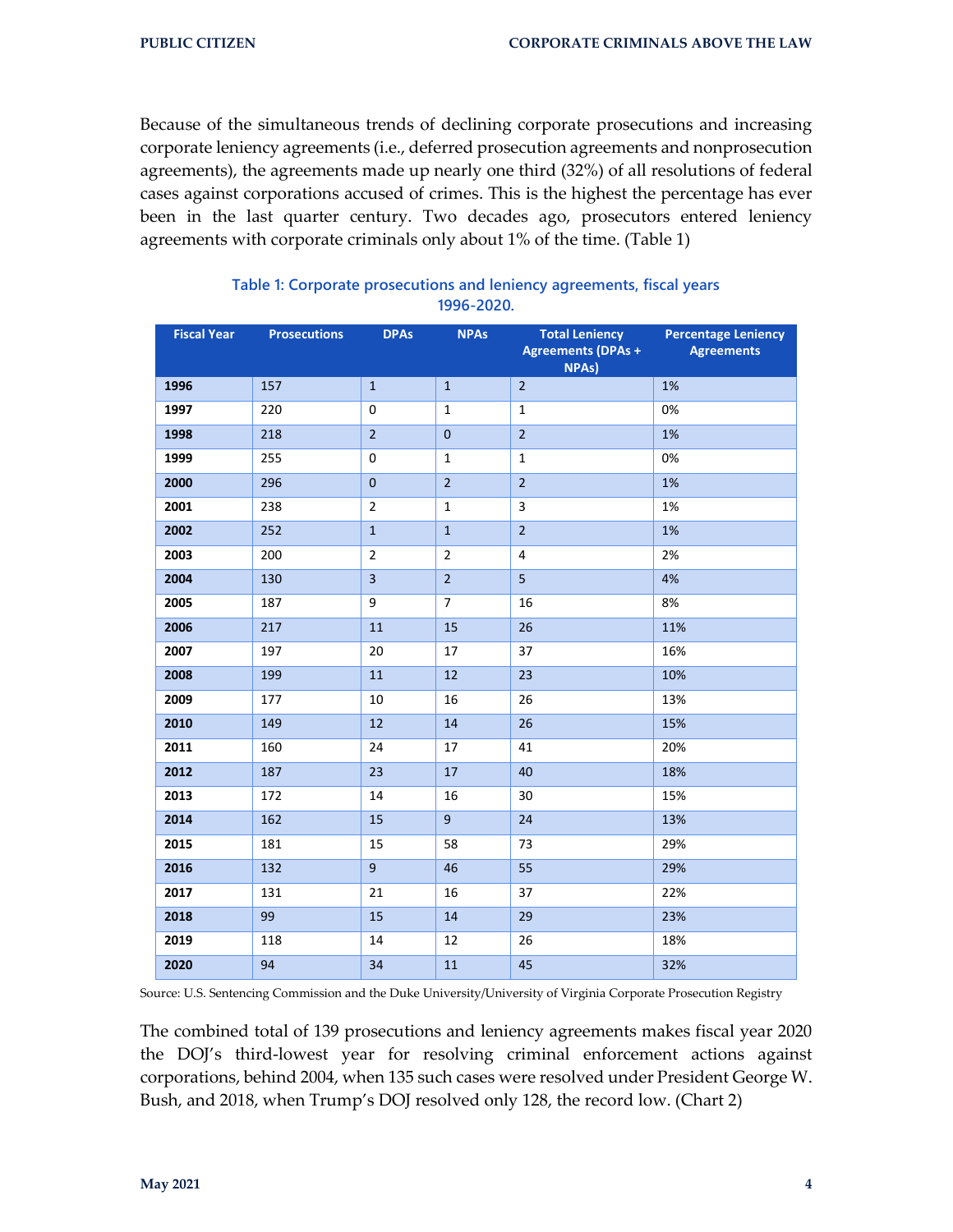



Declining prosecutions and increasing leniency agreements are not signs that Corporate America has become better at obeying the law. On the contrary, they are signs that, despite Trump's "law and order" rhetoric and his administration's brutal crackdowns on immigrants, racial justice protestors and low-level offenders, the administration went out of its way to avoid prosecuting corporate criminals. The result is the creation of an environment of corporate impunity. Crimes committed by businesses in the name of greed and profits are seen as less serious than low-level property crimes. This bifurcation is evident in news stories about businesses defying COVID-19 safety rules and the excessive and deadly force police exerted against Black Americans that have gripped the country and inspired protests and growing nationwide awareness about racial injustice.

Prominent banks were well represented among corporations that received leniency agreements from the Justice Department in fiscal year 2020. Among the Big Banks were recidivists such as JPMorgan Chase, which received its second deferred prosecution agreement (and fourth leniency agreement) from the DOJ in less than 10 years, and HSBC, a London-based megabank that received its third deferred prosecution agreement since 2012. Wells Fargo received a deferred prosecution agreement to resolve its criminal liability over how executives over more than a decade pushed impossible sales goals on thousands of its employees, who faced discipline or firing for not meeting goals, resulting in predatory and fraudulent sales practices that victimized millions of customers.

Source: U.S. Sentencing Commission and the Duke University/University of Virginia Corporate Prosecution Registry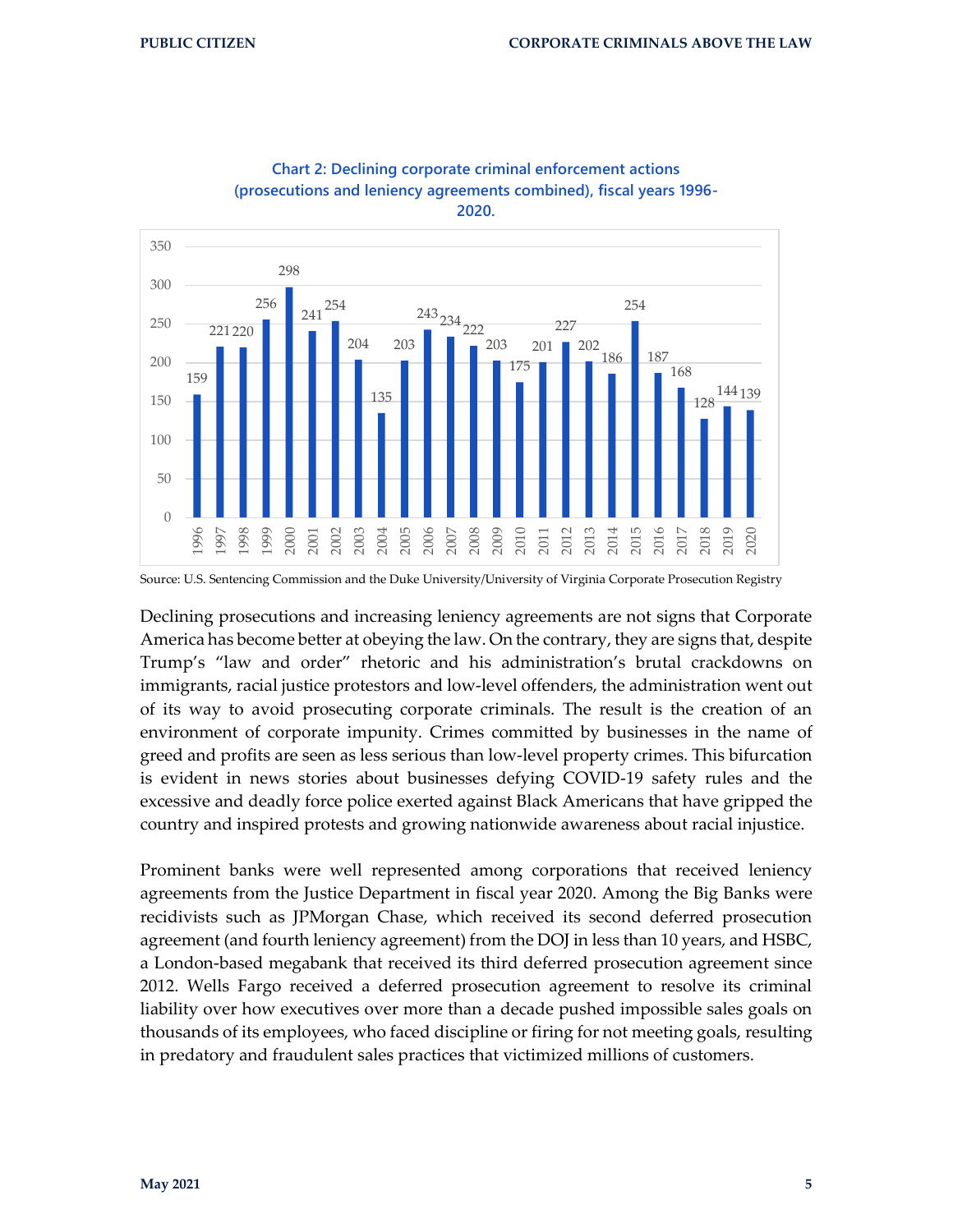Other companies also resolved egregious violations through leniency agreements with the DOJ in fiscal year 2020. From 2015 to 2018, [Chipotle Mexican Grill,](https://www.justice.gov/opa/pr/chipotle-mexican-grill-agrees-pay-25-million-fine-and-enter-deferred-prosecution-agreement) a fast food chain restaurant, was implicated in at least five foodborne illness outbreaks that sickened over 1,100 customers in California, Massachusetts, Ohio and Virginia, leading to the company resolving food safety violations with a deferred prosecution agreement. The statement of facts included in [the agreement](https://corporate-prosecution-registry.s3.amazonaws.com/media/agreement/chipotle.pdf) noted that employees felt they could not take sick leave and relays the story of an employee who was ordered to continue working even after falling so ill at work that the employee vomited on the job. An outbreak of 141 norovirus infections in the Boston area was attributed to the sick Chipotle employee.

Novartis, a pharmaceutical corporation based in Switzerland, received multiple deferred prosecution agreements in fiscal year 2020. The corporation and its former subsidiary Alcon allegedly paid bribes to increase sales of its products in Greece and Vietnam, [according to the DOJ,](https://www.justice.gov/opa/pr/novartis-hellas-saci-and-alcon-pte-ltd-agree-pay-over-233-million-combined-resolve-criminal) which resolved Foreign Corrupt Practices Act charges against each entity with a separate deferred prosecution agreement. Additionally, Sandoz, a Novartis [subsidiary,](https://www.sandoz.com/about-us/who-we-are/sandoz-brand) resolved four felony charges of antitrust violations involving conspiracies with several competitor companies to allocate customers, rig bids and fix prices for generic drugs with a deferred prosecution agreement, according to the DOI.

Monsanto, the infamous chemical and biotech corporation acquired by German pharmaceutical giant Bayer in 2018, [pled guilty](https://www.justice.gov/usao-cdca/pr/monsanto-agrees-plead-guilty-illegally-spraying-banned-pesticide-maui-facility) to a misdemeanor charge of spraying an EPA-banned pesticide in Hawaii and received a deferred prosecution agreement to resolve two related felony charges of illegally storing hazardous waste. An *investigation* by the Project On Government Oversight, a watchdog organization, found that Deputy Attorney General Rod Rosenstein intervened in the case in response to Monsanto's lobbying, resulting in the resolution of the felony charges through the leniency agreement instead of by filing charges. This intervention is particularly notable in that it apparently contradicts the "core principle" of the Trump DOJ's enforcement policy, announced in [a](https://www.justice.gov/archives/opa/press-release/file/965896/download)  [memo](https://www.justice.gov/archives/opa/press-release/file/965896/download) by Attorney General Jeff Sessions in 2017, that prosecutors "should charge and pursue the most serious, readily provable offense." Additionally, this was Monsanto's second leniency agreement; the corporation resolved charges of violating the Foreign Corrupt Practices Act with a deferred prosecution agreement it entered with the DOJ in 2005.

Public Citizen's 2019 report, [Soft on Corporate Crime,](https://www.citizen.org/article/soft-on-corporate-crime-deferred-and-non-prosecution-repeat-offender-report/) documents the rise of corporate leniency agreements. Although deferred and nonprosecution agreements originally were designed to divert defendants accused of low-level offenses from the criminal justice system, they have over the past two decades become the DOJ's routine method for resolving criminal cases against big corporations. That report's analysis found that individuals facing federal charges received these agreements less than 1% of the time. This stands in stark contrast with corporations receiving them a third of the time – and receiving them over and over again.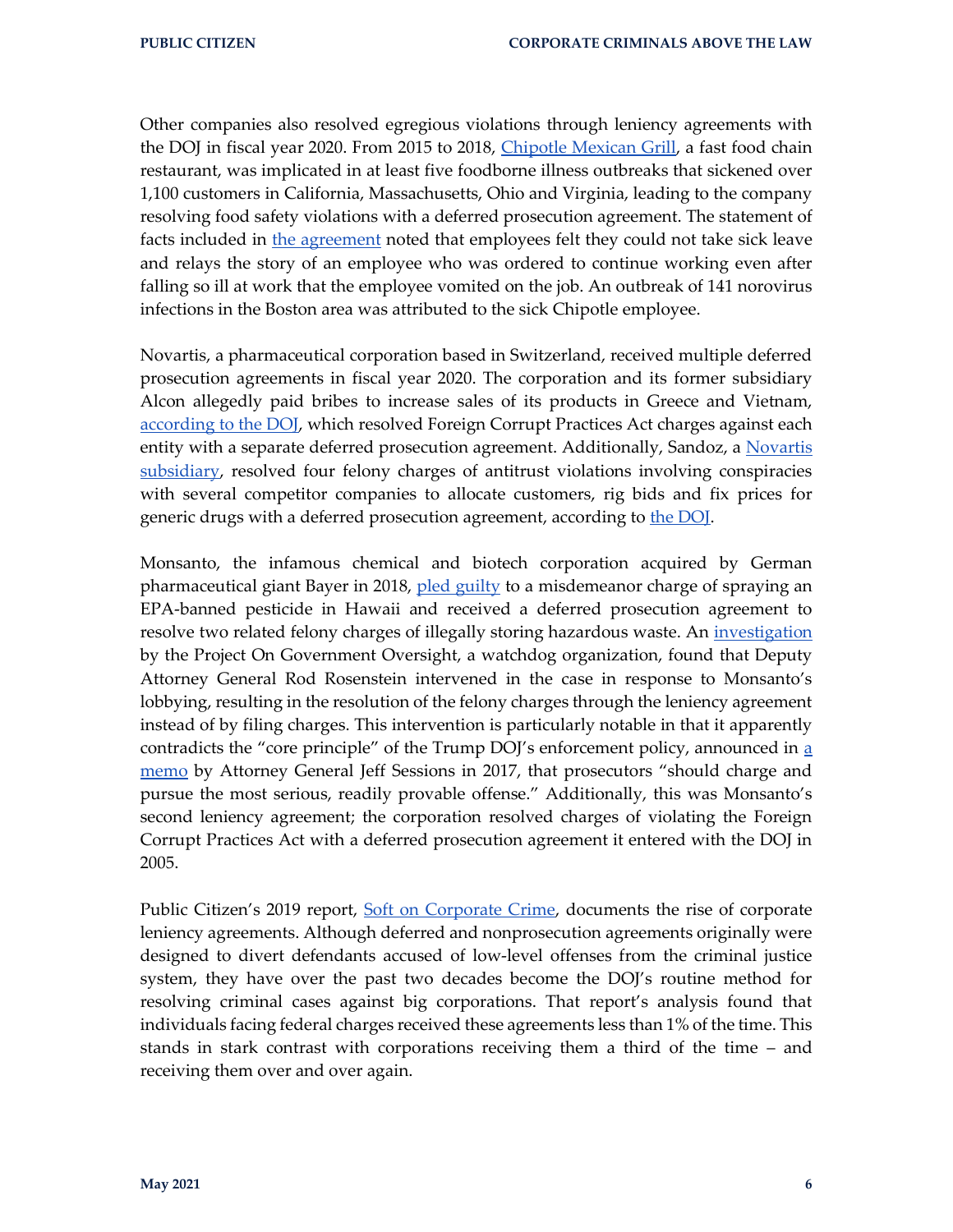Meanwhile, the DOJ's overreliance on corporate leniency agreements has led to the depletion of the [Crime Victims Fund.](https://ovc.ojp.gov/about/crime-victims-fund) The fund, which is financed by fines and penalties paid by convicted federal offenders, is administered by the DOJ to support programs and services for crime victims. The fund's balance was \$13.1 billion in 2017 but, according to research by th[e National Network to End Domestic Violence](https://nnedv.org/wp-content/uploads/2021/03/VOCA-Fix-and-FY22-2.pdf) (NNED) fell by 56% over the past four years to \$5.7 billion. The reason for the depleting funds, according to NNED, is that "DOJ has increased its use of deferred and nonprosecution agreements." Because corporate leniency agreements are not technically criminal convictions, the penalties corporations pay to resolve these criminal enforcement actions are not deposited into the Crime Victims Fund. NNED and a broad coalition of organizations that support crime victims are now urging [Congress to pass legislation](https://docs.google.com/document/d/16RoPKfy0DCNv0kbH3VCekyYiKyuXIz6nxvfPzGYQLGM/edit) that will restore the fund. The bipartisan legislation the advocates are backing would direct penalties paid as part of corporate leniency agreements into the Crime Victims Fund – a commonsense fix that will protect essential work from cuts. While the DOJ should quickly stop entering leniency agreements with corporate criminals and start prosecuting them, it makes sense for all manner of penalty funds that are paid to resolve criminal enforcement actions, whether through leniency agreements or criminal convictions, to be directed toward the common purpose of supporting crime victims.



#### **Chart 3: Declining Crime Victims Fund annual deposits, releases and balances, 2012-2020.**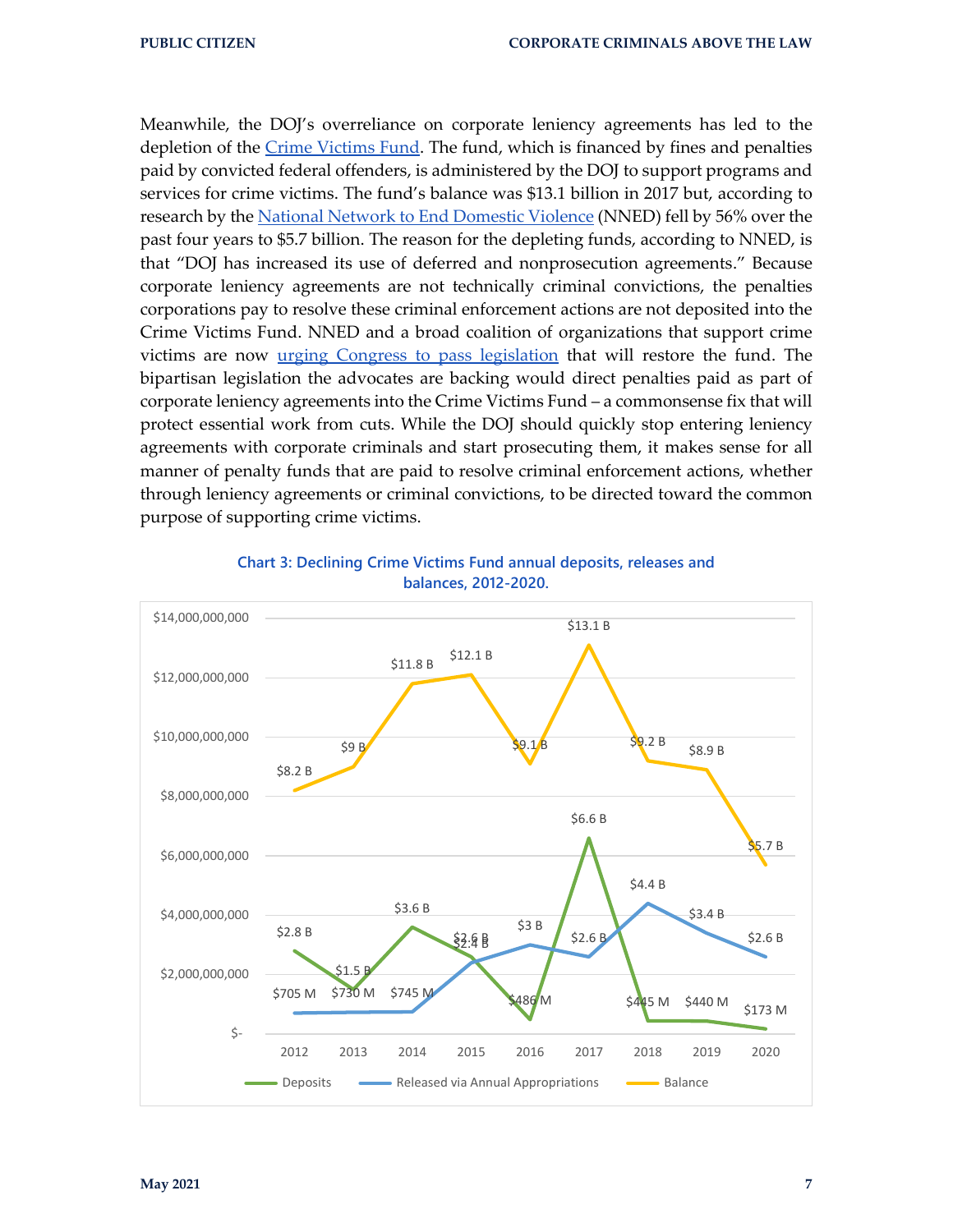Source: National Network to End Domestic Violence

### **Ten Policy Recommendations to Restore Corporate Criminal Accountability**

Corporate America has long avoided accountability. Under President Trump, law enforcement against corporate criminals plummeted. The number of corporate prosecutions shrank to its lowest since the U.S. Sentencing Commission started keeping track, in 1996. Large businesses that faced consequences for their crimes consistently avoided prosecution and received lighter penalties – even repeat offenders. Executives almost always evaded accountability.

The Justice Department under Trump is infamous for pursuing a cruel "tough on crime" approach to immigrants and low-level offenders. Deputy Attorney General Rod [Rosenstein](https://www.nytimes.com/2020/10/06/us/politics/family-separation-border-immigration-jeff-sessions-rod-rosenstein.html) reportedly told prosecutors to bring immigration cases against families with young children – the "zero tolerance" anti-immigration policy that resulted in federal agents separating thousands immigrant children from their parents, hundreds of which were never reunited. Attorney General *Jeff Sessions* replaced an Obama administration memo with a directive instructing prosecutors to pursue maximum charges against nonviolent drug offenders. Attorney General [William Barr](https://www.citizen.org/article/doj-shows-its-still-soft-on-corporate-crime-while-pursuing-extreme-prosecutions-of-protestors/) urged prosecutors to bring criminal sedition charges against Black Lives Matter protestors – and reportedly considered prosecuting Seattle's mayor for resisting harsh enforcement against protests. Because of Barr, there wer[e more federal executions](https://www.propublica.org/article/inside-trump-and-barrs-last-minute-killing-spree) under Trump than under the previous ten presidents combined.

The DOJ's cruelty to low-level offenders looks even worse when juxtaposed with its leniency to corporate offenders. Senior DOJ officials ordered staff investigators and prosecutors to stand down in criminal cases against [Walmart](https://www.propublica.org/article/walmart-was-almost-charged-criminally-over-opioids-trump-appointees-killed-the-indictment) for opioid dispensation violations, [Monsanto](https://www.pogo.org/investigation/2019/08/overruled-top-justice-department-appointees-quash-felony-charge-against-monsanto/) for illegally storing hazardous waste, [Royal Bank of Scotland](https://www.propublica.org/article/trump-political-appointees-overruled-settlements-with-barclays-royal-bank-of-scotland) for its role in the 2008 financial crisis and [Caterpillar](https://www.reuters.com/article/us-usa-barr-caterpillar-exclusive/exclusive-u-s-investigators-were-told-to-take-no-further-action-on-caterpillar-ex-client-of-barr-idUSKBN27Y2PO) for tax evasion, and reduced a civil penalty against British bank [Barclays](https://www.propublica.org/article/trump-political-appointees-overruled-settlements-with-barclays-royal-bank-of-scotland) for its role in the financial crisis by billions. The DOJ cut deals to avoid prosecuting some of the most egregious corporate offenders, including [Boeing,](https://www.justice.gov/opa/pr/boeing-charged-737-max-fraud-conspiracy-and-agrees-pay-over-25-billion) whose 737 Max oversights resulted in the tragic deaths of 346 passengers, Wells [Fargo,](https://www.justice.gov/opa/pr/wells-fargo-agrees-pay-3-billion-resolve-criminal-and-civil-investigations-sales-practices) whose rampant predatory cross-selling fraud lasted over a decade, and [Walmart,](https://www.justice.gov/opa/pr/walmart-inc-and-brazil-based-subsidiary-agree-pay-137-million-resolve-foreign-corrupt) which benefited from massive bribery schemes to advance its business interests in Mexico, India, Brazil and China. Even the much-touted prosecution of **Purdue Pharma** for its illegal opioid pushing schemes is notably insufficient in its failure to hold a single executive or member of the Sackler family, the corporation's owners, accountable.

This lenience toward the biggest multinational corporations sends the unmistakable message that the powerful are above the law. It is not, as Trump likes to say, "law and order." It is two-tiered justice.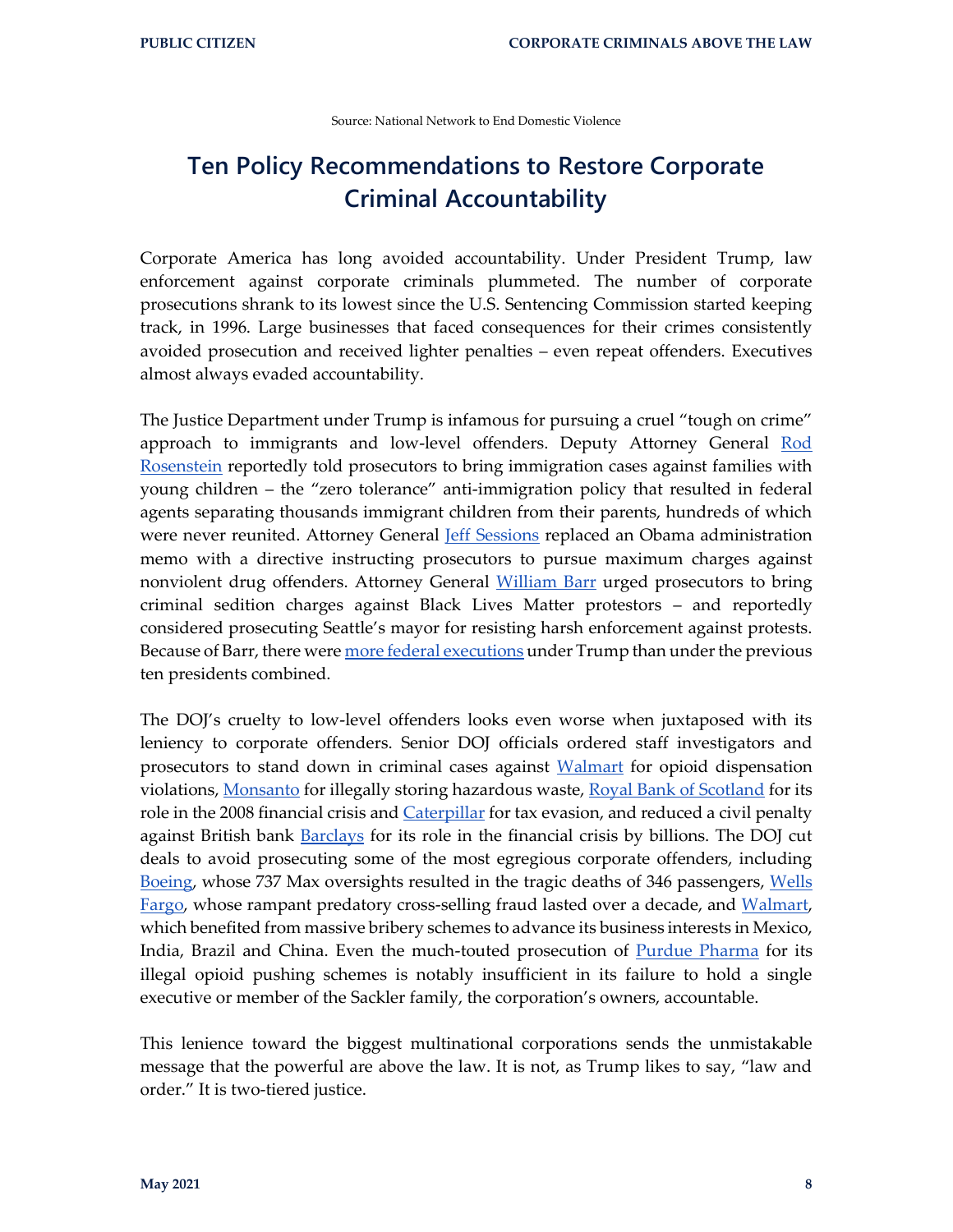Now, President Biden and Attorney General, Merrick Garland have a golden opportunity to restore the rule of law by revoking the light-touch policy for corporate criminals and their executive enablers. Additionally, there are progressive reforms to hold corporate criminals accountable that the incoming administration has the authority to quickly put in place.

Public Citizen proposes a total of ten policy changes to restore corporate criminal accountability below.

Trump's DOJ adopted a series of corporate leniency policies that should be simple for the Biden administration to reverse. Indeed, the Biden administration has already started rolling back some of the Trump DOJ's worst enforcement policies. For example, Biden's acting chief of DOJ's Environment and Natural Resources Division (ENRD) [rescinded](https://www.justice.gov/enrd/page/file/1364716/download) the Trump ENRD chief's enforcement [policies,](https://www.justice.gov/enrd/page/file/1355081/download) which, if kept in place, would have brought additional burdens to prosecuting corporate polluters.

To make sure that corporate criminals are brought to justice, here are the Trump DOJ policies President Biden and Attorney General Garland should immediately rescind:

- 1. **The anti-"piling on" policy, which reduces corporate penalties by limiting how much a single corporate violation can trigger penalties from multiple enforcement agencies.** Deputy Attorney General Rod Rosenstein complained that corporate penalties are too high, and announced the DOJ's anti-<u>["piling on"](https://www.justice.gov/opa/speech/deputy-attorney-general-rod-rosenstein-delivers-remarks-new-york-city-bar-white-collar)</u> policy, memorialized in [section 1-12.100](https://www.justice.gov/jm/jm-1-12000-coordination-parallel-criminal-civil-regulatory-and-administrative-proceedings) of the Justice Manual, as a way to restore certainty to corporate wrongdoers that might worry about the consequences of their violations. Giving businesses this much certainty literally enables their accounting departments to minimize penalties as mere "costs of doing business." The policy should be revised to emphasize there is no safe harbor for corporate violations that breach multiple laws, trigger multiple investigations and result in multiple penalties. The practice of crediting the penalties imposed by one enforcement agency against the penalties imposed by another should end.
- 2. **Preemptively rewarding corporate criminals with ways to avoid prosecution.**  Trump's DOJ [made permanent](https://www.justice.gov/opa/speech/deputy-attorney-general-rosenstein-delivers-remarks-34th-international-conference-foreign) an Obama administration pilot program allowing corporations that violate the Foreign Corrupt Practices Act (FCPA) to avoid prosecution and see their penalties reduced by 50%, if they self-report violations, cooperate with law enforcement and establish an effective compliance program by the time the case is resolved. It can be found in  $section\ 9-47.120$  of the Justice Manual. The policy of offering declinations to cooperating companies was also applied outside the FCPA space to **Barclays**, a repeat offender. Trump's DOJ also started allowing corporations that violate antitrust laws, such as participating in criminal cartel or price-fixing conspiracies, [to avoid prosecution](https://www.wsj.com/articles/justice-department-extends-compliance-breaks-to-antitrust-offenders-11562881560)**.** Instead, companies will receive a [deferred prosecution agreement](https://www.justice.gov/opa/speech/deputy-assistant-attorney-general-richard-powers-delivers-remarks-13th-international) if DOJ determines they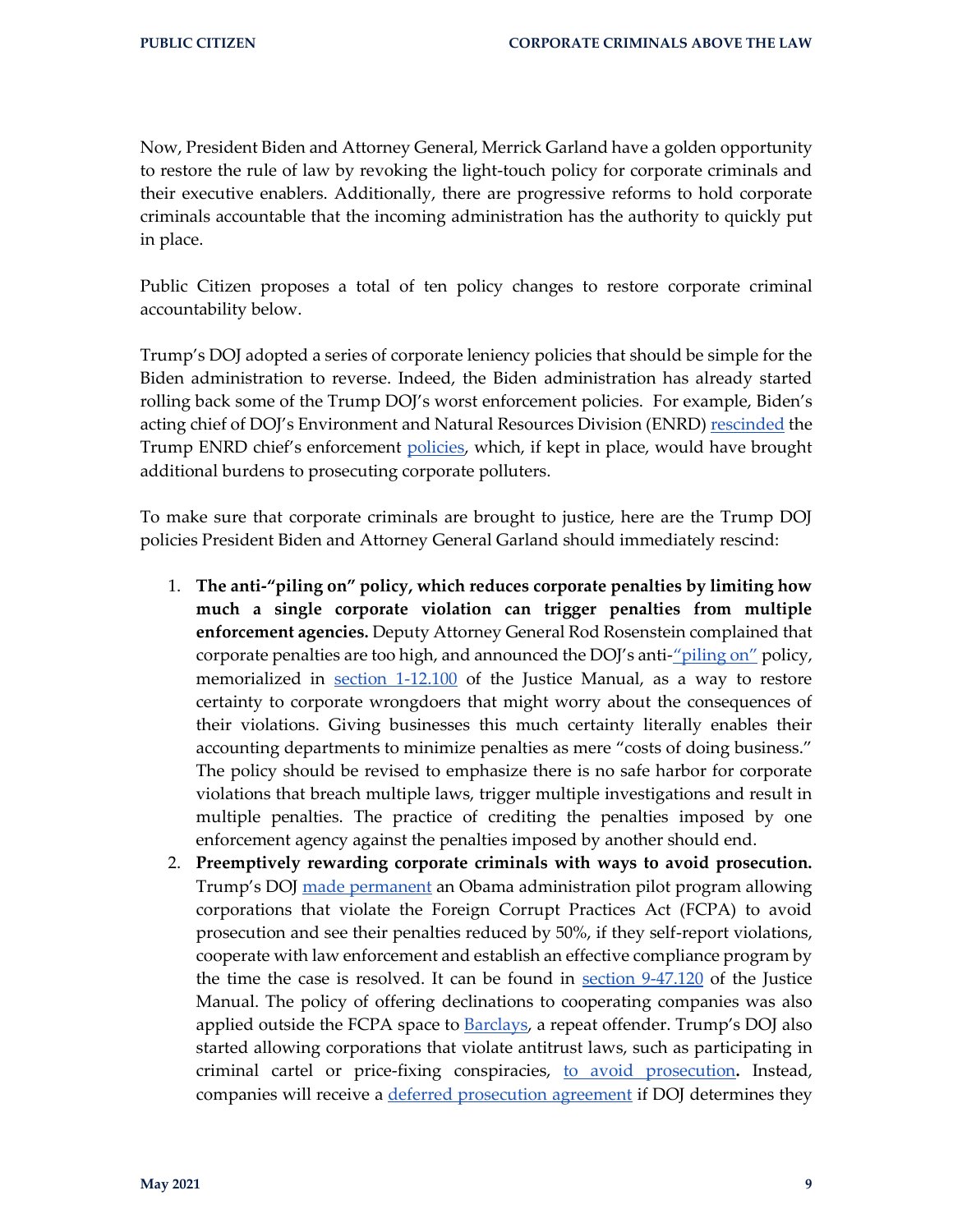had a strong antitrust compliance program in place. This raises the obvious question of how strong the corporation's internal systems to prevent antitrust violations could have been if it was possible for a criminal violation to occur. Prosecutors always have the authority to negotiate sentences and the severity of charges sought against any alleged criminal. But these policies have made it so big corporations are rarely prosecuted. To deter crime and ensure corporations are held accountable, it's leniency agreements that help big companies avoid prosecution that should be rare, not prosecutions.

- 3. **Reducing corporate penalties by eliminating payments to third parties that help**  right corporate wrongs. A [memo](https://www.justice.gov/opa/press-release/file/971826/download) from Attorney General Jeff Sessions blocked these payments, which can support the work of organizations with the mission and expertise required to effectively repair the damage done by corporate lawbreaking. One example of the practical result: Trump's DOJ [reduced](https://www.reuters.com/article/us-harley-davidson-emissions/10-u-s-states-object-to-epa-reducing-harley-davidson-emissions-penalty-idUSKBN1FL67P) Harley Davidson's penalty for alleged emissions cheating violations by \$3 million because the funds would have gone to a third party: the American Lung Association. The memo was enshrined i[n section 1-17.000](https://www.justice.gov/jm/jm/1-17000-settlement-payments-third-parties) of the Justice Manual, and should be fully rescinded.
- 4. **Limiting the DOJ's power to bring charges against corporations that defraud the government.** Former Associate Attorney General Rachel Brand [instructed DOJ](https://www.justice.gov/file/1028756/download)  [lawyers](https://www.justice.gov/file/1028756/download) to stop citing noncompliance with "guidance documents" as evidence that a violation has been committed. Although guidance documents, by definition, cannot create new rights and obligations, their clarifying role can provide the certainty that makes it possible to hold corporations accountable for wrongdoing. The Brand memo applies to any lawsuit by or on behalf of the federal government "to impose penalties for violations of federal health, safety, civil rights or environmental laws." One notable area where it will have a severe impact is whistleblower lawsuits against health care providers that overcharge or defrauded the federal government. Now contained in [section 1-20.100](https://www.justice.gov/jm/1-20000-limitation-use-guidance-documents-litigation#1-20.100) of the Justice Manual, the Brand memo should be rescinded.

Additionally, there are policy reforms the Biden administration should implement to strengthen the DOJ's ability to hold corporate criminals accountable. These reforms are:

**5. Reassert the prioritization of holding individuals accountable in corporate cases.** The [policy memo](https://www.justice.gov/archives/dag/file/769036/download) authored by the Obama administration's Deputy Attorney General Sally Yates could have been a significant step forward. However, the Trump administration's apparent deprioritization of corporate enforcement meant the policy was never robustly implemented. Duke University research [shows](https://poseidon01.ssrn.com/delivery.php?ID=906003110081095006095065077087090066060078093038088005118065125066007075095017124065018054125121048100034099103127102092095077047019027054010115024107098080013006024069002010096003120075068002110103123003107122095127088025117011069125095116098086001110&EXT=pdf&INDEX=TRUE) the number of responsible corporate agents being prosecuted as part of criminal cases against corporations did not meaningfully increase after the Yates memo. The memo instructed prosecutors to prioritize holding responsible individuals accountable for illegal acts committed by a corporation or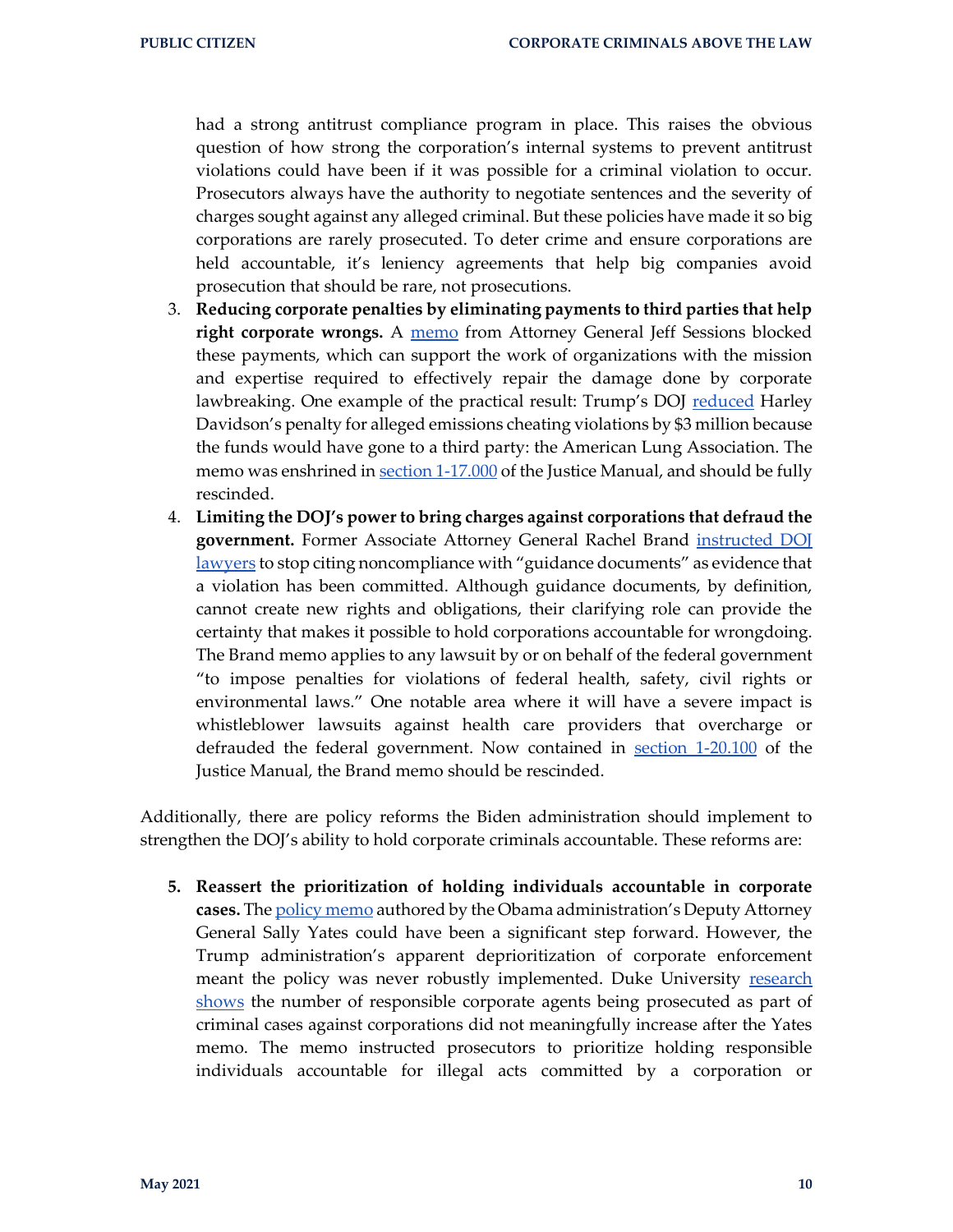organization. If both the corporation and its agents committed crimes, then both the corporation and its agents should be prosecuted.

- **6. Release an annual DOJ report and public database on corporate crime**. The FBI's annual Crime in the US report overemphasizes – and arguably sensationalizes – law enforcement against violent crime and drug offenses. At the same time, the DOJ makes no similar annual report demonstrating the success and significance of law enforcement against corporate criminals. In fact, the DOJ has not made *any* report on corporate crime since 1979. This oversight should be easy to address. The DOJ has all of the information, which the public has the right to see, on corporate defendants, the charges against them and the penalties they were required to pay. To create the corporate crime database, the DOJ should use the proposed [Corporate Crime Database Act](https://www.congress.gov/bill/115th-congress/house-bill/144) as a blueprint.
- 7. **End the practice of negotiating leniency agreements with corporations.** As an approach to reforming corporations that violate the law, deferred and nonprosecution agreements have failed. While using these agreements had the laudable intention of reforming corporate criminals into responsible corporate citizens, instead, they have had the opposite effect by failing to deter **corporate** [repeat offenders.](https://www.citizen.org/article/soft-on-corporate-crime-deferred-and-non-prosecution-repeat-offender-report/) Punishment that poses a serious threat to corporate profits by restricting a company's activities can deter corporate crime more effectively than negotiated agreements that are premised on protecting a corporate violator's profitability, as DPAs and NPAs do. When corporate criminals actually face the credible threat of prosecution, the public interest is advanced through the deterrence of corporate crime. No executive order or legislation is required for the DOJ to end its use of DPAs and NPAs. All that is needed is the Department of Justice's will to make it so. It is time that it does.
- **8. Instruct prosecutors to pursue the most serious, most readily provable offenses that corporations commit.** While it makes sense to apply the full range of approaches to leniency, including deferred and non-prosecution agreements, to individual human defendants, corporations should be held to a stricter standard. People can commit crimes for all sorts of reasons – they commit acts that can be impulsive, irrational or self-destructive. They can be addicted to illegal substances or turn to crime as a way to survive when employment options are limited. Corporations, on the other hand, are fundamentally rational, mechanical creations whose actions and inactions typically are the product of deliberate decisions. Prosecution and serious penalties have even more power to discipline corporations than they do people, because, unlike individuals, a corporation has only one motive and one purpose: to turn a profit. If the consequences of a possible criminal violation are not profitable, then crime will not pay.
- **9. Corporations that plead or are found guilty should be automatically debarred from government contracts.** The US government should not do business with corporate criminals. The federal government should enforce the baseline, lawabiding standard businesses employed by the government are expected to maintain. Suspension and debarment protects taxpayers from relying on bad and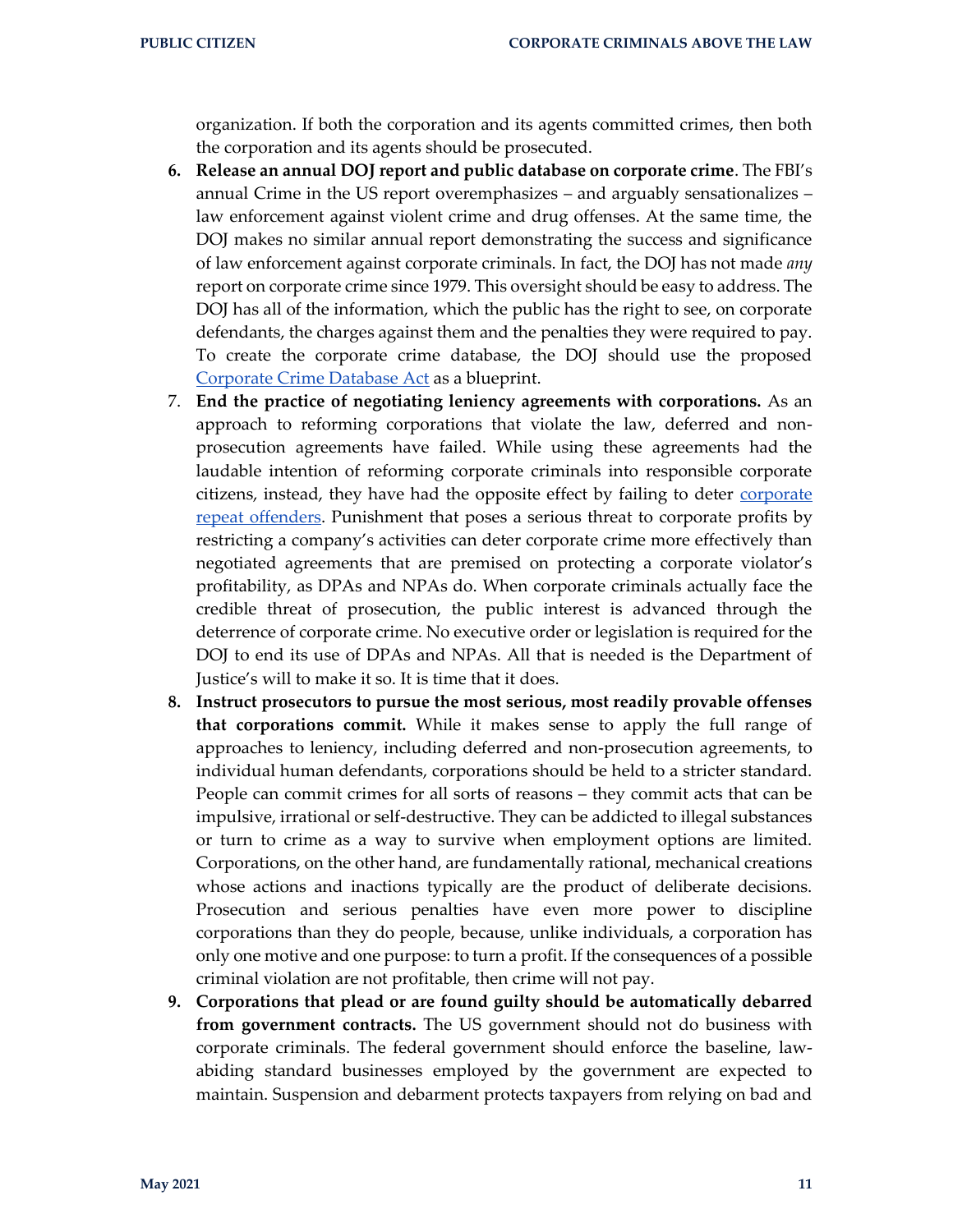untrustworthy actors to deliver goods and services. Similarly, the government should not hesitate to revoke other privileges, such as oil companies' permission to drill on public land and pharmaceutical companies' patent monopolies, when those companies break the law.

10. **End to "Too Big to Jail" by breaking up criminal corporations and monopolies.**  If systemic risk to the financial or economic system is a real concern for a corporation facing prosecution, the DOJ should impose forced divestitures to break up the corporate offender and concentrate the most severe consequences on the spun-off criminal subsidiary. While in some cases a corporation's monopoly control over an industry or product may make a prosecution that leads to automatic debarment difficult, the DOJ should work with agencies that rely on corporate contractors to develop contingency plans to ensure that the government does not rely on any individual private business to such a degree that it is effectively shielded from prosecution.

In order to serve and protect the public, the Department of Justice must engage in robust reforms to protect Americans from corporate criminals and assert that no one is above the law – not even the biggest businesses or most well-connected executives.

The Biden administration has a duty to begin the hard work of restoring the American public's faith in justice. If we are to move forward from rampant impunity among the most powerful and well-connected, a strong, no-nonsense approach to corporate accountability is going to be essential.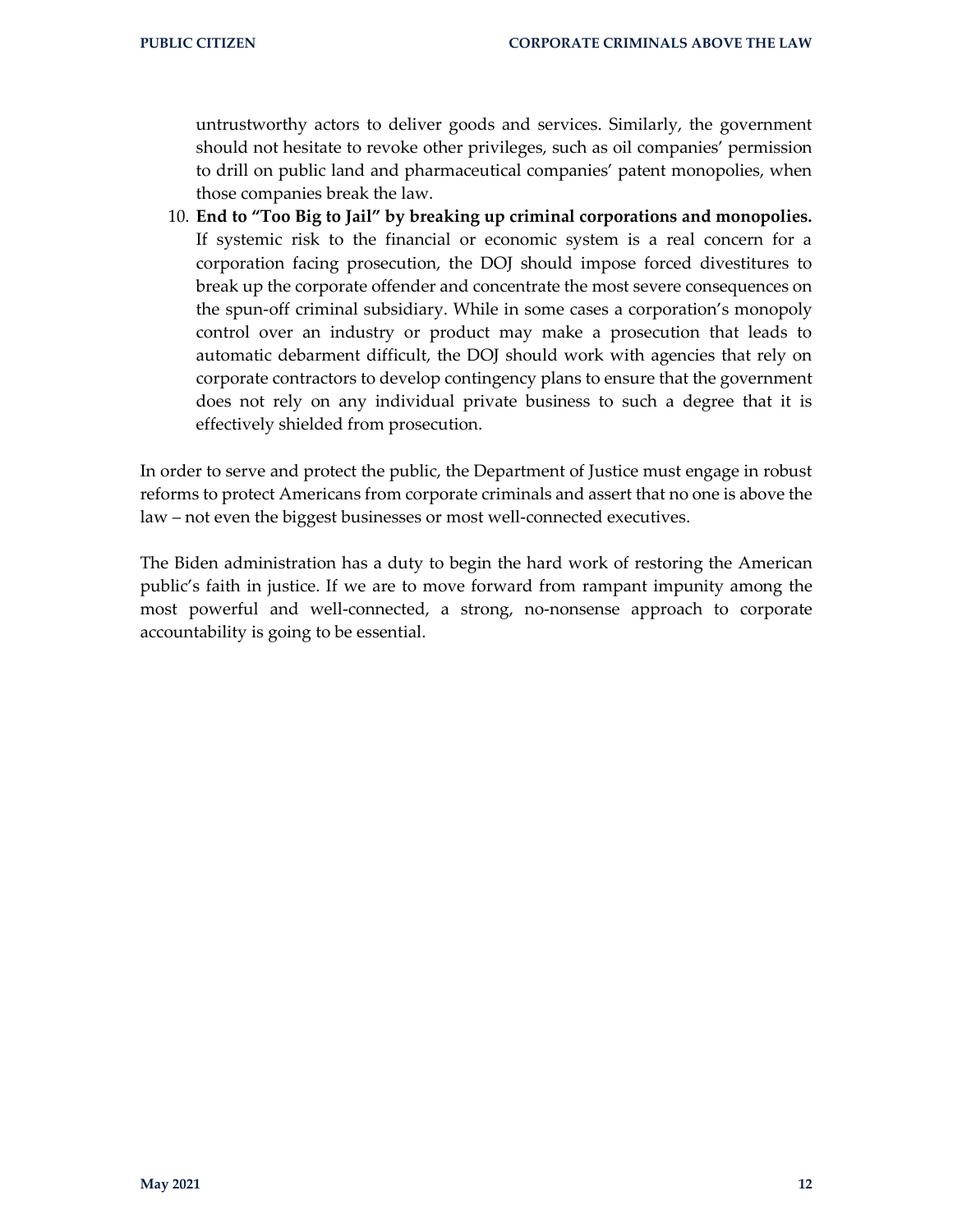### **The Worst Recipients of Corporate Leniency Agreements in Fiscal Year 2020**

**Corporate wrongdoer:** Chipotle Mexican Grill, Inc., a Delaware corporation based in California.<sup>1</sup>

**Offense resulting in DPA:** Food safety violations from 2015 to 2018.

The DOJ is charging the corporation for its involvement in "foodborne illness outbreaks that sickened more than 1,100 people."<sup>2</sup> Accounts in the DPA detail numerous employees vomiting while at work.

**Criminal enforcement action (April 21, 2020):** Chipotle Mexican Grill, Inc., entered a three-year deferred prosecution agreement, paid a criminal penalty of \$25 million, and admitted responsibility. The corporation also agreed to "implement a comprehensive compliance program" for "at least three years from the date of this agreement."<sup>3</sup>

**Corporate wrongdoer:** HSBC, a London-based multinational financial corporation.

**Offense resulting in DPA:** Tax fraud violations from 2000 to 2010.<sup>4</sup>

HSBC Switzerland conspired to file false federal tax returns, concealing U.S. clients' offshore assets and incomes to evade U.S. federal income taxes.<sup>5</sup>

"According to court documents, HSBC Switzerland admits that between 2000 and 2010 it conspired with its employees, third-party and wholly owned fiduciaries, and U.S. clients to: 1) defraud the United States with respect to taxes; 2) commit tax evasion; and 3) file

<sup>1</sup> U.S. Department of Justice, Deferred Prosecution Agreement with Chipotle Mexican Grill, Inc., 21 April 2020[. https://corporate-prosecution-registry.s3.amazonaws.com/media/agreement/chipotle.pdf](https://corporate-prosecution-registry.s3.amazonaws.com/media/agreement/chipotle.pdf)

<sup>2</sup> U.S. Department of Justice, Press Release: "Chipotle Mexican Grill Agrees to Pay \$25 Million Fine and Enter a Deferred Prosecution Agreement to Resolve Charges Related to Foodborne Illness Outbreaks," 21 April 2020,<https://corporate-prosecution-registry.s3.amazonaws.com/media/press-release/chipotle-pr.pdf> <sup>3</sup> U.S. Department of Justice, Deferred Prosecution Agreement with Chipotle Mexican Grill, Inc., 21 April

<sup>2020</sup>[. https://corporate-prosecution-registry.s3.amazonaws.com/media/agreement/chipotle.pdf](https://corporate-prosecution-registry.s3.amazonaws.com/media/agreement/chipotle.pdf) <sup>4</sup> U.S. Department of Justice, Press Release: "Justice Department Announces Deferred Prosecution Agreement with HSBC Private Bank (Suisse) SA," 10 December 2019,

[https://www.justice.gov/opa/pr/justice-department-announces-deferred-prosecution-agreement-hsbc](https://www.justice.gov/opa/pr/justice-department-announces-deferred-prosecution-agreement-hsbc-private-bank-suisse-sa)[private-bank-suisse-sa](https://www.justice.gov/opa/pr/justice-department-announces-deferred-prosecution-agreement-hsbc-private-bank-suisse-sa)

<sup>5</sup> U.S. Department of Justice, Deferred Prosecution Agreement with HSBC Private Bank (Suisse) SA, 10 December 2019.<https://corporate-prosecution-registry.s3.amazonaws.com/media/agreement/hsbc-2019.pdf>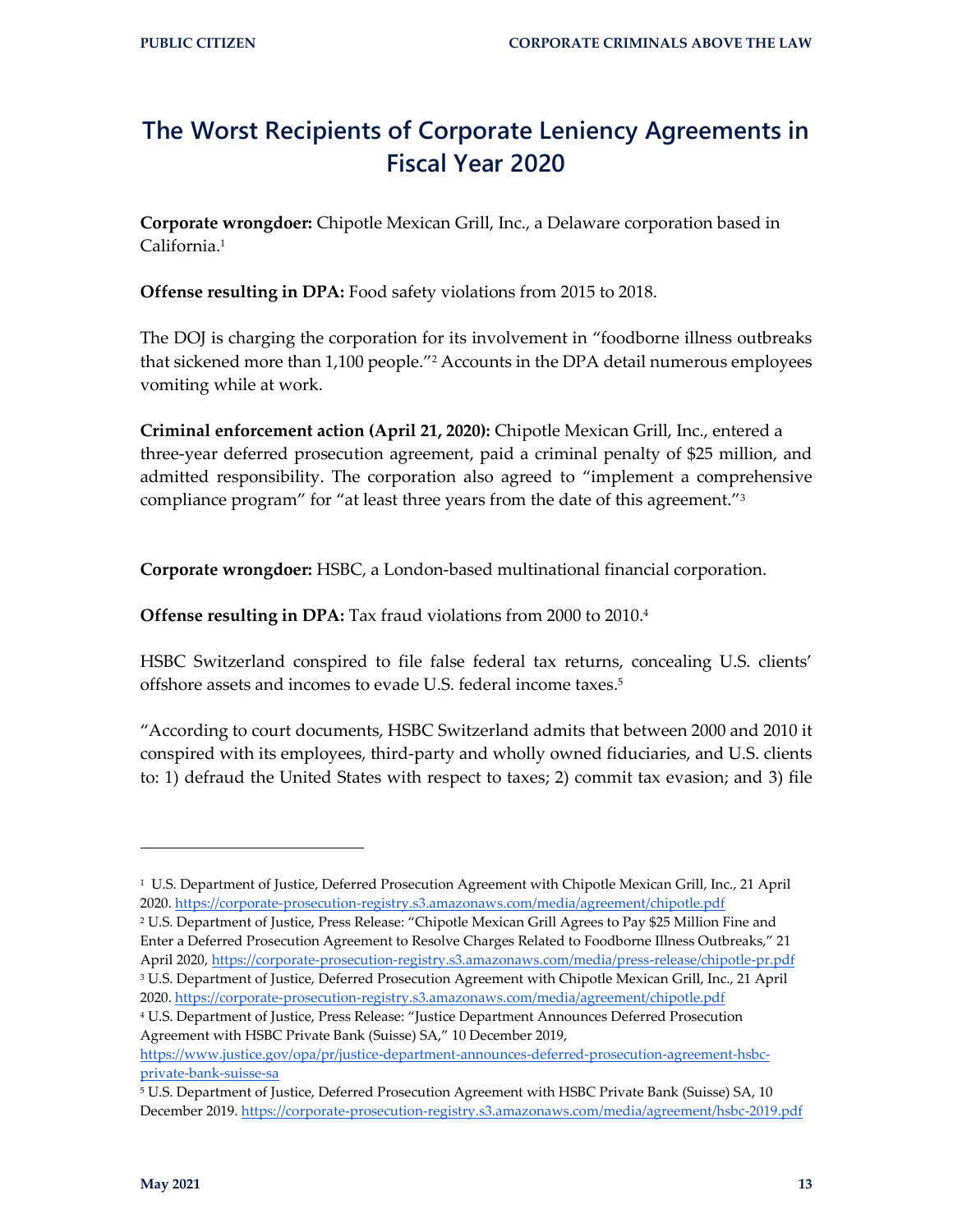false federal tax returns. In 2002, the bank had approximately 720 undeclared U.S. client relationships, with an aggregate value of more than \$800 million."<sup>6</sup>

**Criminal enforcement action (December 10, 2019):** HSBC Private Bank (Suisse) SA, an HSBC subsidiary, entered a three-year DPA, admitted responsibility for its illegal conduct, and paid \$192.35 million in fines, restitution, and disgorgement.

**Corporate wrongdoer:** JPMorgan Chase, the largest bank in the U.S., based in New York City.

**Offense resulting in DPA:** Fraud, unlawful precious metal trading between 2008 and 2016.<sup>7</sup>

"In tens of thousands of instances, traders on the precious metals desk placed orders to buy and sell precious metals futures contracts with the intent to cancel those orders before execution, including in an attempt to profit by deceiving other market participants through injecting false and misleading information concerning the existence of genuine supply and demand for precious metals futures contracts."<sup>8</sup> Also, "traders on JPMorgan's U.S. Treasuries desk located in New York and London engaged in a scheme to defraud in connection with the purchase and sale of U.S. Treasury futures contracts that traded on the Chicago Board of Trade."<sup>9</sup> The bank admitted and accepted responsibility for the illegal conduct.

**Criminal enforcement action (September 25, 2020):** JPMorgan Chase entered a three-year DPA, paid \$920 million in community service, fines, and disgorgement, and agreed to "implement a compliance and ethics program designed to prevent and detect violations of the Securities and Commodities Laws throughout their operations, including those of their affiliates, agents, and joint ventures."<sup>10</sup>

**Corporate wrongdoer:** Novartis, a Switzerland-based pharmaceutical corporation.

[https://www.justice.gov/opa/pr/justice-department-announces-deferred-prosecution-agreement-hsbc](https://www.justice.gov/opa/pr/justice-department-announces-deferred-prosecution-agreement-hsbc-private-bank-suisse-sa)[private-bank-suisse-sa](https://www.justice.gov/opa/pr/justice-department-announces-deferred-prosecution-agreement-hsbc-private-bank-suisse-sa)

<sup>6</sup> U.S. Department of Justice, Press Release: "Justice Department Announces Deferred Prosecution Agreement with HSBC Private Bank (Suisse) SA," 10 December 2019,

<sup>7</sup> U.S. Department of Justice, Press Release: "JPMorgan Chase & Co. Agrees To Pay \$920 Million in Connection with Schemes to Defraud Precious Metals and U.S. Treasuries Markets," 29 September 2020, <https://corporate-prosecution-registry.s3.amazonaws.com/media/press-release/jp-morgan-2020-pr.pdf> 8 Ibid.

<sup>9</sup> Ibid.

<sup>10</sup> U.S. Department of Justice, Deferred Prosecution Agreement with JPMorgan Chase, 25 September 2020. <https://corporate-prosecution-registry.s3.amazonaws.com/media/agreement/jp-morgan-2020.pdf>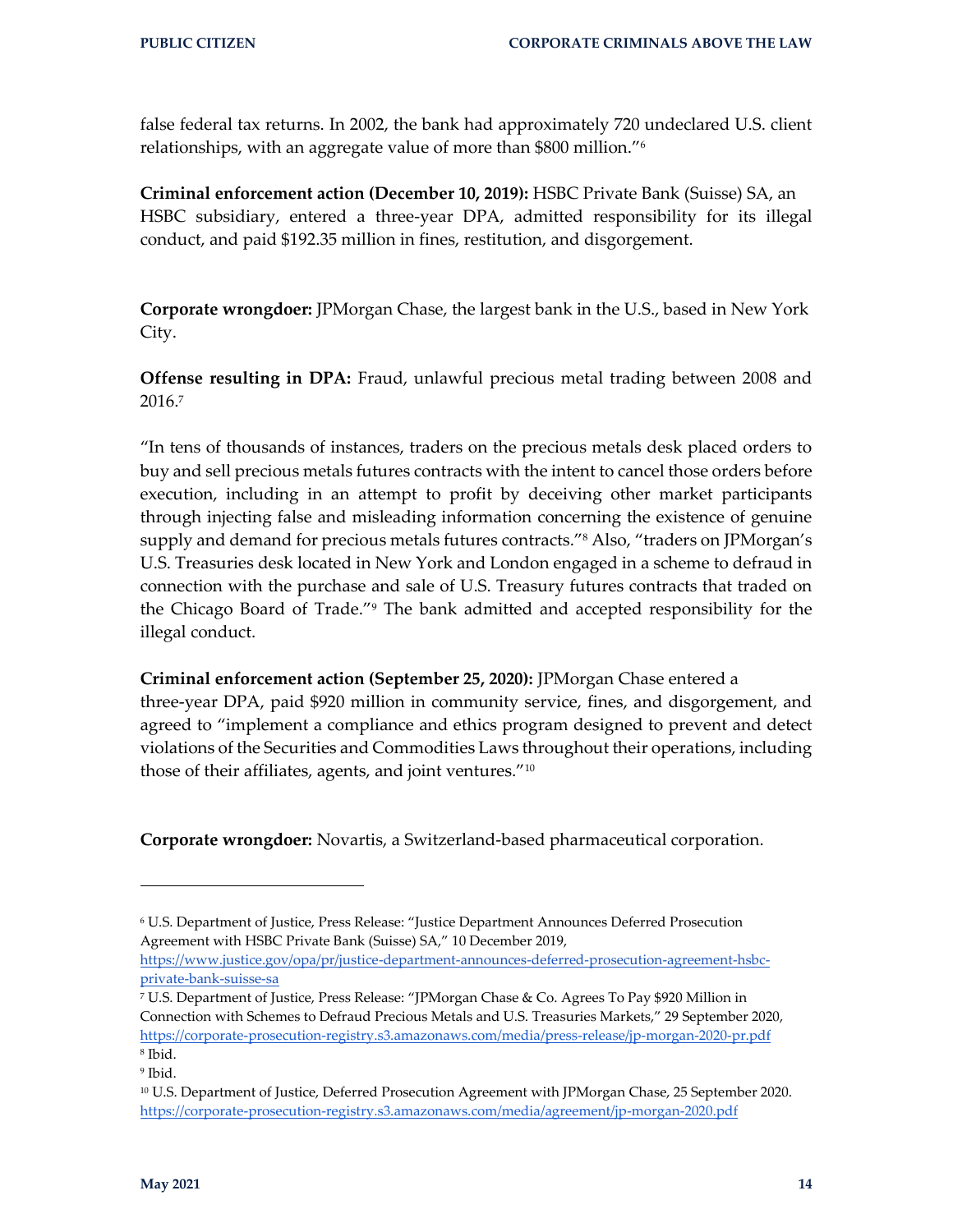**Offense resulting in first DPA:** Antitrust violations between March 2013 and December 2015.

Sandoz, Inc., a generic drug company and Novartis subsidiary, "conspired to suppress and eliminate competition by agreeing to allocate customers and rig bids for, and stabilize, maintain, and fix prices of, generic drugs."<sup>11</sup>

**Criminal enforcement action (March 2, 2020):** The Novartis subsidiary entered a threeyear DPA, paid a penalty of \$195 million and admitted to wrongdoing.

**Offense resulting in second DPA**: Violations of the Foreign Corrupt Practices Act between 2012 and 2015, by "engaging in a scheme to bribe employees of state-owned and state-controlled hospitals and clinics in Greece in order to increase the sale of Novartisbranded pharmaceutical products."<sup>12</sup>

"Novartis Greece also admitted that between 2009 and 2010, Novartis Greece made improper payments to health care providers in connection with an epidemiological study that was intended to increase sales of certain Novartis-branded prescription drugs."<sup>13</sup>

"The resolutions arise out of a Novartis Greece scheme to bribe employees of state-owned and state-controlled hospitals and clinics in Greece and to falsely record improper payments relating to the corrupt scheme and similar conduct."<sup>14</sup>

**Criminal enforcement action (June 25, 2020):** Novartis Hellas S.A.C.I., a Novartis subsidiary in Greece, entered a three-year DPA, paid \$225 million in criminal penalty payments, and accepted responsibility for the illegal conduct.<sup>15</sup>

**Corporate wrongdoer:** Monsanto, an agrochemical corporation owned by Bayer, a German pharmaceutical corporation.

<sup>11</sup> U.S. Department of Justice, Deferred Prosecution Agreement with Sandoz Inc., 2 March 2020. <https://corporate-prosecution-registry.s3.amazonaws.com/media/agreement/sandoz.pdf>

<sup>12</sup> U.S. Department of Justice, Press Release: "Novartis Hellas S.A.C.I. and Alcon Pte Ltd Agree to Pay over \$233 Million Combined to Resolve Criminal FCPA Cases," 25 June 2020, [https://corporate-prosecution](https://corporate-prosecution-registry.s3.amazonaws.com/media/press-release/novartis-hellas-pr.pdf)[registry.s3.amazonaws.com/media/press-release/novartis-hellas-pr.pdf](https://corporate-prosecution-registry.s3.amazonaws.com/media/press-release/novartis-hellas-pr.pdf)

<sup>13</sup> Ibid.

<sup>14</sup> Ibid.

<sup>&</sup>lt;sup>15</sup> U.S. Department of Justice, Deferred Prosecution Agreement with Novartis Hellas, 22 June 202[0.https://corporate-prosecution-registry.s3.amazonaws.com/media/agreement/novartis-hellas.pdf](https://corporate-prosecution-registry.s3.amazonaws.com/media/agreement/novartis-hellas.pdf)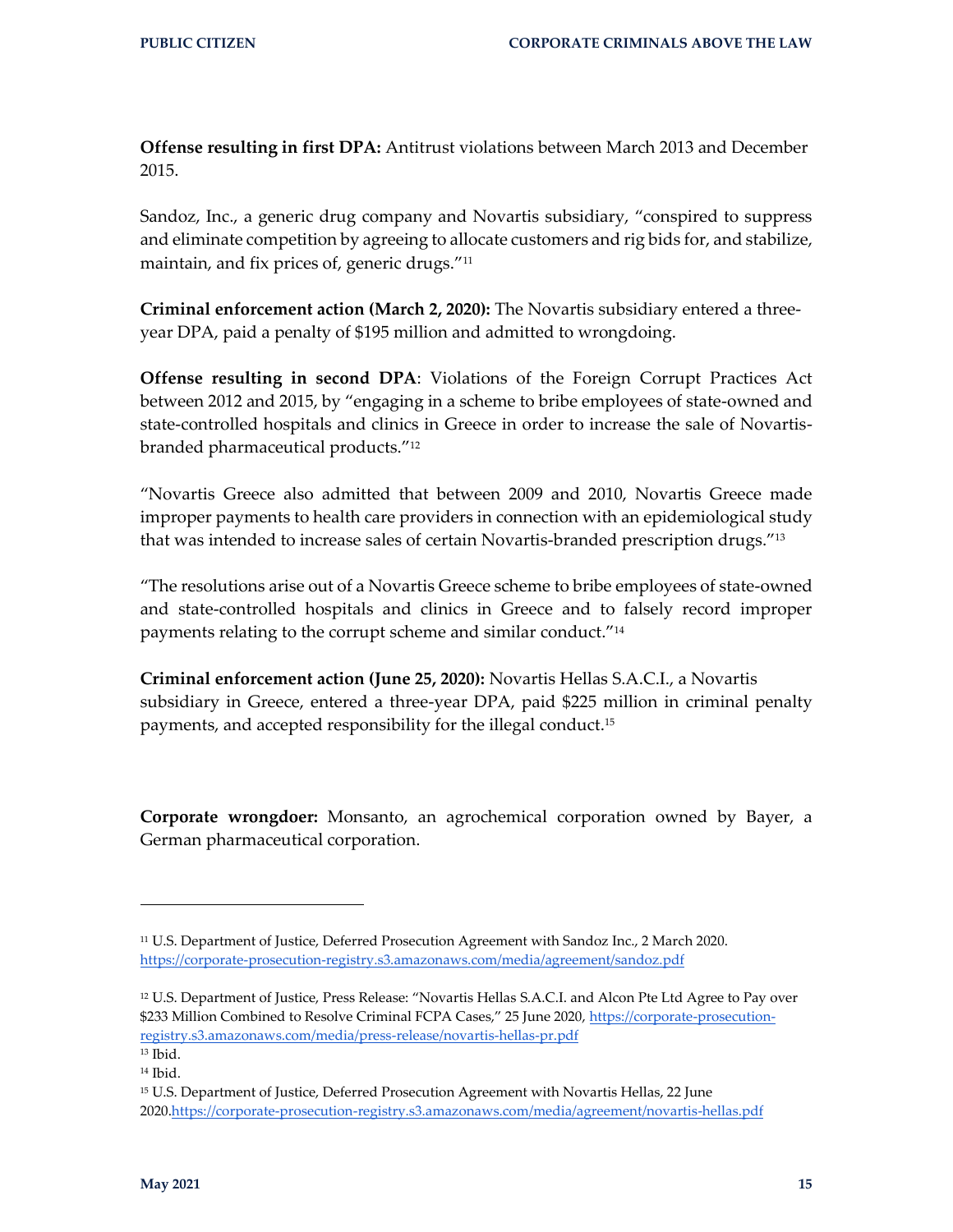**Offense resulting in DPA:** Two felony counts of illegally storing an "acute hazardous" waste" in 2013 and 2014.<sup>16</sup>

"In a statement of facts filed in court today, Monsanto admitted that it knowingly used, transported and stored Penncap-M in violation of federal law. … From March 2013 through August 2014, even though the pesticide was on the company's lists of chemicals that needed disposal, Monsanto stored 160 pounds of Penncap-M hazardous waste at its Molokai facility, which under RCRA made Monsanto a "Large Quantity Generator" of hazardous waste. … In addition to spraying the banned pesticide at one of its three facilities on Maui, Monsanto also stored a total of 111 gallons of Penncap-M at Valley Farm and sites known as Maalaea and Piilani."<sup>17</sup>

Monsanto also pled guilty to a misdemeanor offense of illegally spraying a banned pesticide in Kihei, Hawaii, in 2014.<sup>18</sup>

**Criminal enforcement action (November 21, 2019):** Monsanto Co. entered a two-year DPA, paid \$6 million in a criminal penalty and \$4 million in community service payments to the Hawaiian government.<sup>19</sup>

**Corporate wrongdoer:** Wells Fargo, one of the largest banks in the U.S., based in San Francisco.

**Offense resulting in DPA:** Fraud beginning in "at least" 2002 and lasting through 2016.<sup>20</sup>

Wells Fargo encouraged "Onerous sales goals and accompanying management pressure [that] led employees to engage in: (1) unlawful conduct to attain sales through fraud, identity theft, and the falsification of bank records, and (2) unethical practices to sell products of no or low value to the customer, while believing that the customer did not actually need the account and was not going to use the account."<sup>21</sup>

<sup>16</sup> U.S. Department of Justice, Press Release: "Monsanto Agrees to Plead Guilty to Illegally Spraying Banned Pesticide at Maui Facility: Company also Enters into Deferred Prosecution Agreement that Calls for \$10 Million Payment Related to Storage of Banned Pesticide on Maui and Molokai," 21 November 2019, [https://www.justice.gov/usao-cdca/pr/monsanto-agrees-plead-guilty-illegally-spraying-banned-pesticide](https://www.justice.gov/usao-cdca/pr/monsanto-agrees-plead-guilty-illegally-spraying-banned-pesticide-maui-facility)[maui-facility](https://www.justice.gov/usao-cdca/pr/monsanto-agrees-plead-guilty-illegally-spraying-banned-pesticide-maui-facility)

<sup>17</sup> Ibid.

<sup>18</sup> Ibid.

<sup>19</sup> U.S. Department of Justice, Deferred Prosecution Agreement with Monsanto Company, 21 November 2019[, https://corporate-prosecution-registry.s3.amazonaws.com/media/agreement/monsanto-2019-dpa.pdf](https://corporate-prosecution-registry.s3.amazonaws.com/media/agreement/monsanto-2019-dpa.pdf) <sup>20</sup> U.S. Department of Justice, Deferred Prosecution Agreement with Wells Fargo, 20 February 2020. <https://corporate-prosecution-registry.s3.amazonaws.com/media/agreement/wells-fargo-2020.pdf> <sup>21</sup> Ibid.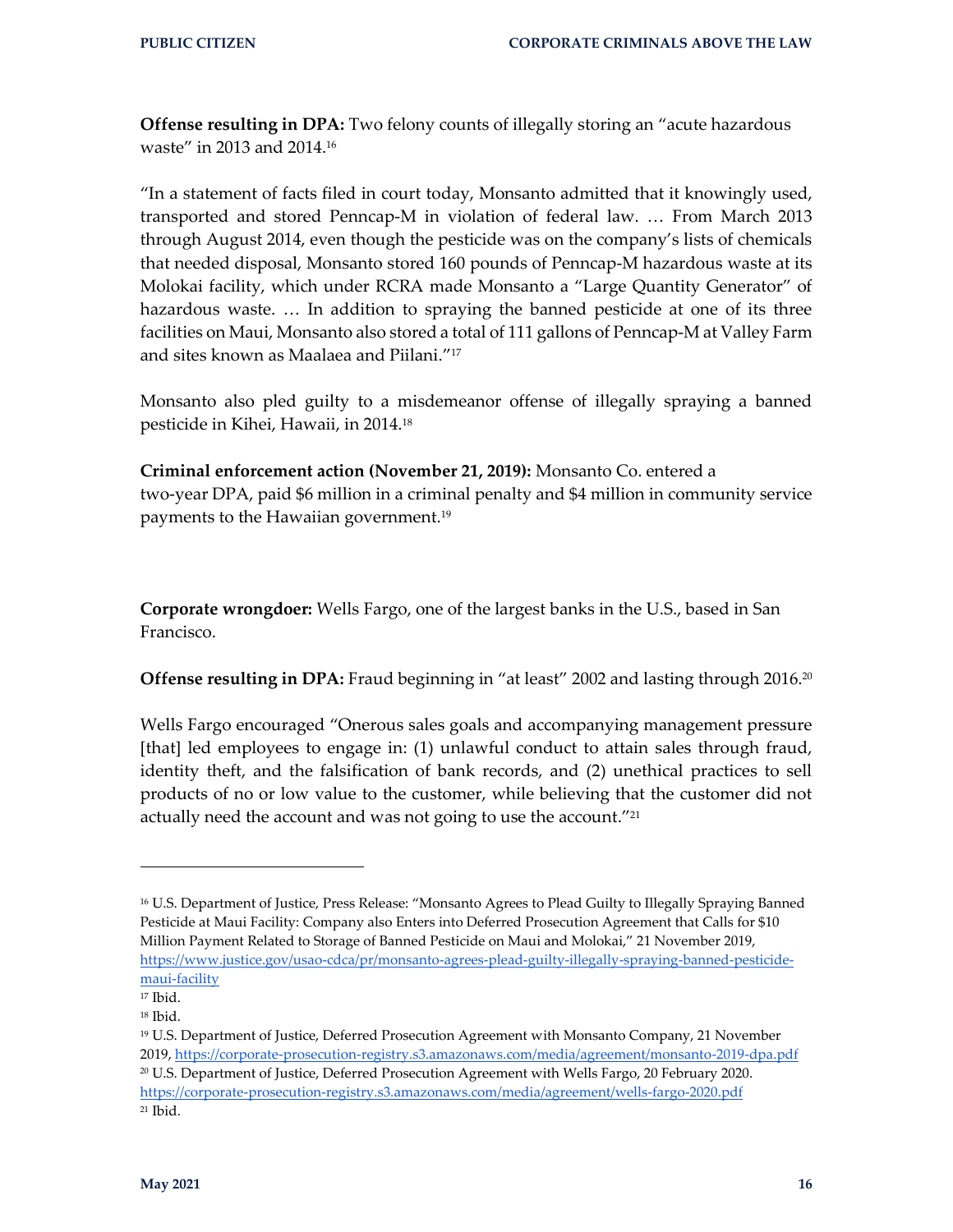**Criminal enforcement action (February 20, 2020):** Wells Fargo entered a three-year DPA and paid \$3 billion in a criminal penalty, after admitting, accepting, and acknowledging responsibility for the illegal scheme.<sup>22</sup>

The DPA is granted on condition of Wells Fargo's "acceptance of responsibility, previous settlements," and "cooperation" in "its disclosure of relevant facts, including information relating to the individuals involved in the offense conduct, and Wells Fargo's extensive remediation in this matter."<sup>23</sup>

Wells Fargo had previously settled regulatory and civil actions related to its improper sales practices: the *Jabbari* consumer class action settlement; 2016 with CFPB, OCC, and City of LA; 2018 again with CFPB and OCC; October 2018 with the NY AG; December 2018 with the AGs of 50 states and D.C.; and the *Hefler* securities class action settlement.<sup>24</sup>

<sup>22</sup> Ibid.

<sup>23</sup> Ibid.

<sup>24</sup> Ibid.